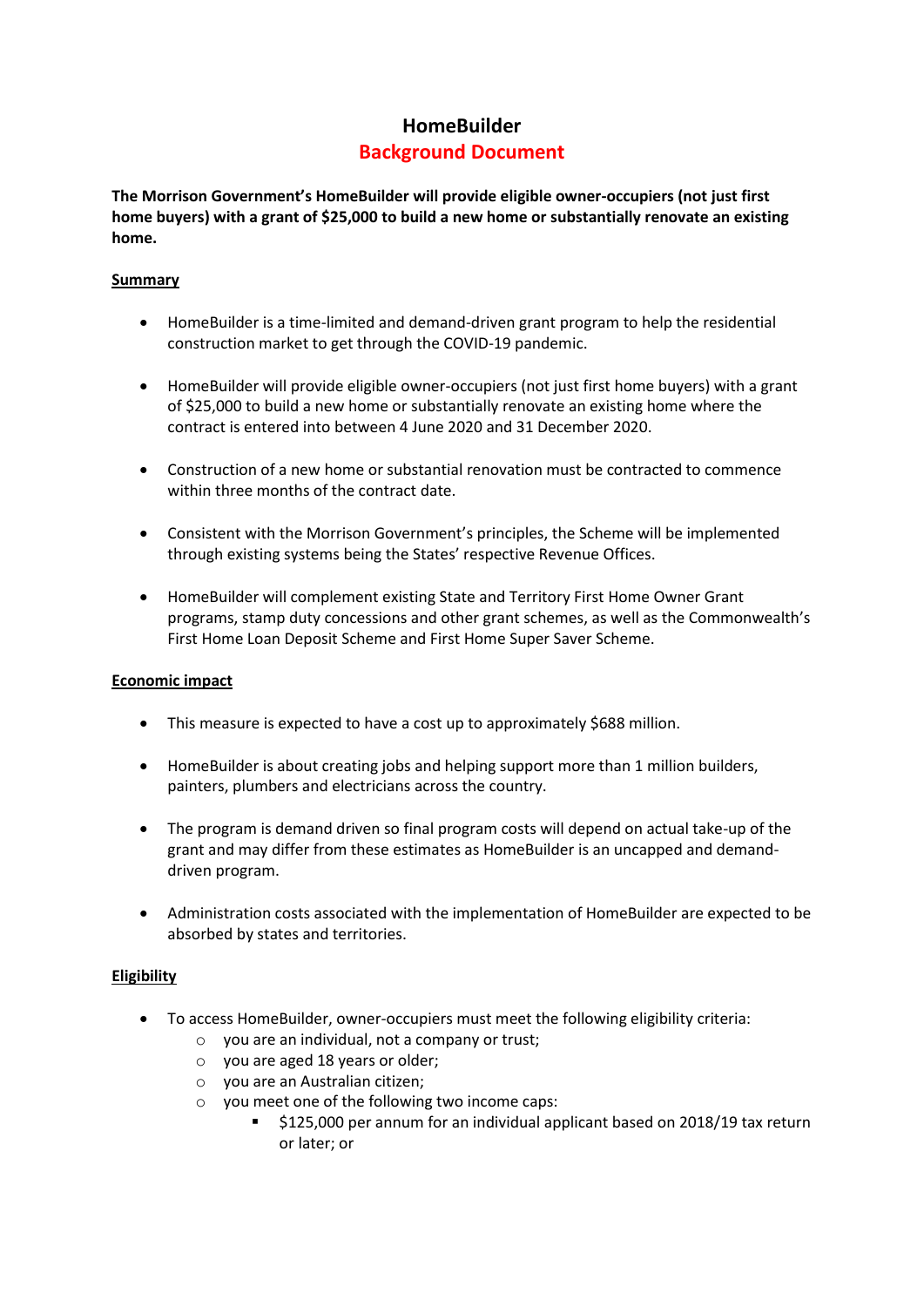- $\overline{ }$  \$200,000 per annum for a couple based on your combined on 2018/19 tax return or later;
- o you enter into a building contract between 4 July 2020 to 31 December 2020 to either:
	- **•** build a new home as a principal place of residence valued up to \$750,000 (including land); or
	- substantially renovate your existing home as a principal place of residence, with renovations valued at between \$150,000 and \$750,000 with the dwelling not valued at more than \$1.5 million before the renovation;
- $\circ$  construction must be contracted to commence within three months of the contract date.

# **Implementation criteria**

- The respective revenue offices of each of the States will implement the Scheme and will use existing mechanism to mitigate the chances of fraud occurring.
- Owner-builders and those seeking to build a new home or renovate an existing home as an investment property are ineligible for HomeBuilder.
- Funding will go directly to individuals, not the contractors, and the individuals are committing a significant amount of investment themselves that this grant will complement.
- The forecast for the market means contractors will be operating in an environment with strong competition for work, ultimately helping drive lower prices.
- Renovations or building work must be undertaken by a registered or licenced building service 'contractor' (depending on the state or territory you live in) and named as a builder on the building licence or permit. They must have held the building licence or endorsed contractor licence before the date of announcement.
- The registered or licensed builder (depending on the state or territory) must demonstrate that the contract price for the new build or substantial renovation be no more than a comparable product (measured by quality, location and size) as at 1 July 2019, if requested by the purchaser.
- In negotiating a building contact, the parties must deal with each other at arm's length;
	- $\circ$  This means the contract must be made by two parties freely and independently of each other, and without some special relationship, such as being a relative.
	- o The terms of the contract should be commercially reasonable and the contract price should not be inflated compared to the fair market price.
- As part of the National Agreement, program compliance will be monitored by state and territory revenue offices.
- HomeBuilder will be non-taxable consistent with existing state and territory First Home Owner Grant programs.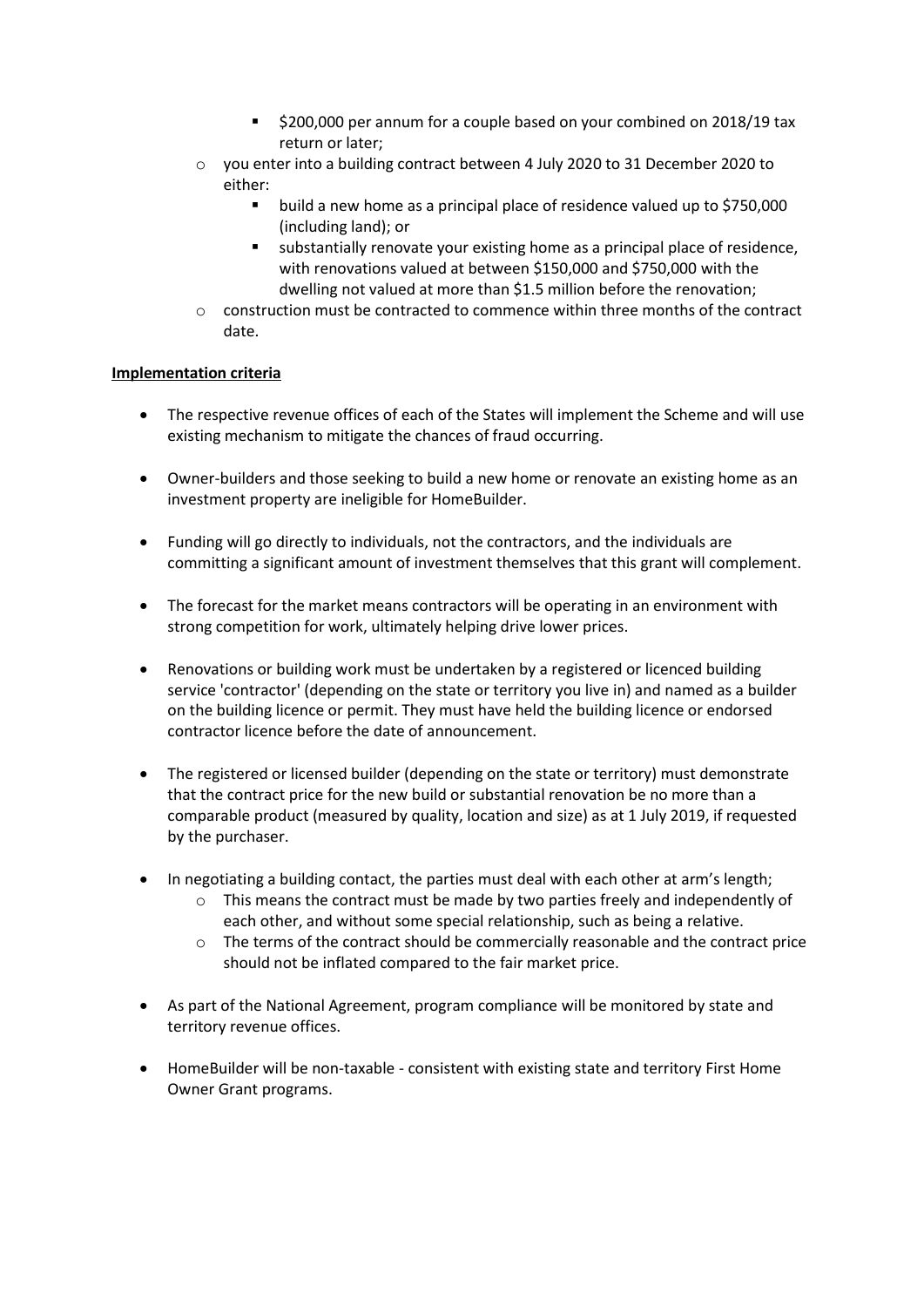# **How does this differ from grants offered during the GFC?**

- HomeBuilder will contrast from GFC programs, such as 'pink batts' by;
	- o Using existing systems of delivery through state and territory revenue offices,
	- o Renovations or building work must be undertaken by a registered or licenced building service 'contractor',
	- o Limited term program runs until 31 December 2020,
	- o Tighter eligibility through price and income caps,
	- o Established dwellings excluded.

#### **What can be renovated using HomeBuilder?**

- The renovation works must be to improve the accessibility, safety and liveability of the dwelling.
- The renovation can be a combination of works (ie kitchen and bathroom renovation) but must be under the supervision of a registered or licenced builder.

#### **What cannot be renovated using HomeBuilder?**

 Homebuilder cannot be for used for additions to the property that are unconnected to the principle place of residence such as swimming pools, tennis courts, outdoor spas and saunas, and detached sheds or garages.

#### **Timing and how to apply**

 More information on HomeBuilder, including eligibility, can be found on the Treasury Coronavirus Economic Response website.

People will be able to apply for HomeBuilder when the relevant State or Territory Government that they live in, or plan to live in, signs the National Partnership Agreement.

- States and Territories will backdate acceptance of HomeBuilder applications to 4 June 2020. . Applications will only be accepted up to and including 31 December 2020.
- Information on when and how you will be able to apply through the relevant State or Territory will become available in due course.

#### **Need for support in residential construction sector**

- Industry anticipates that new dwelling commencements are expected to decline by 50 per cent by the end of the year.
- Pre-COVID, the residential construction sector forecast commencements of 171,000, compared to a forecast of 111,000 post-COVID commencements.
- A shortfall of 30,000 new dwelling commencements for the second half of 2020 needs to be addressed.
- Industry estimates a contraction of more than 50 per cent in the volume of new building work and the cancellation rate now exceeds 30 per cent, in comparison to the GFC which saw only 17 per cent cancellations.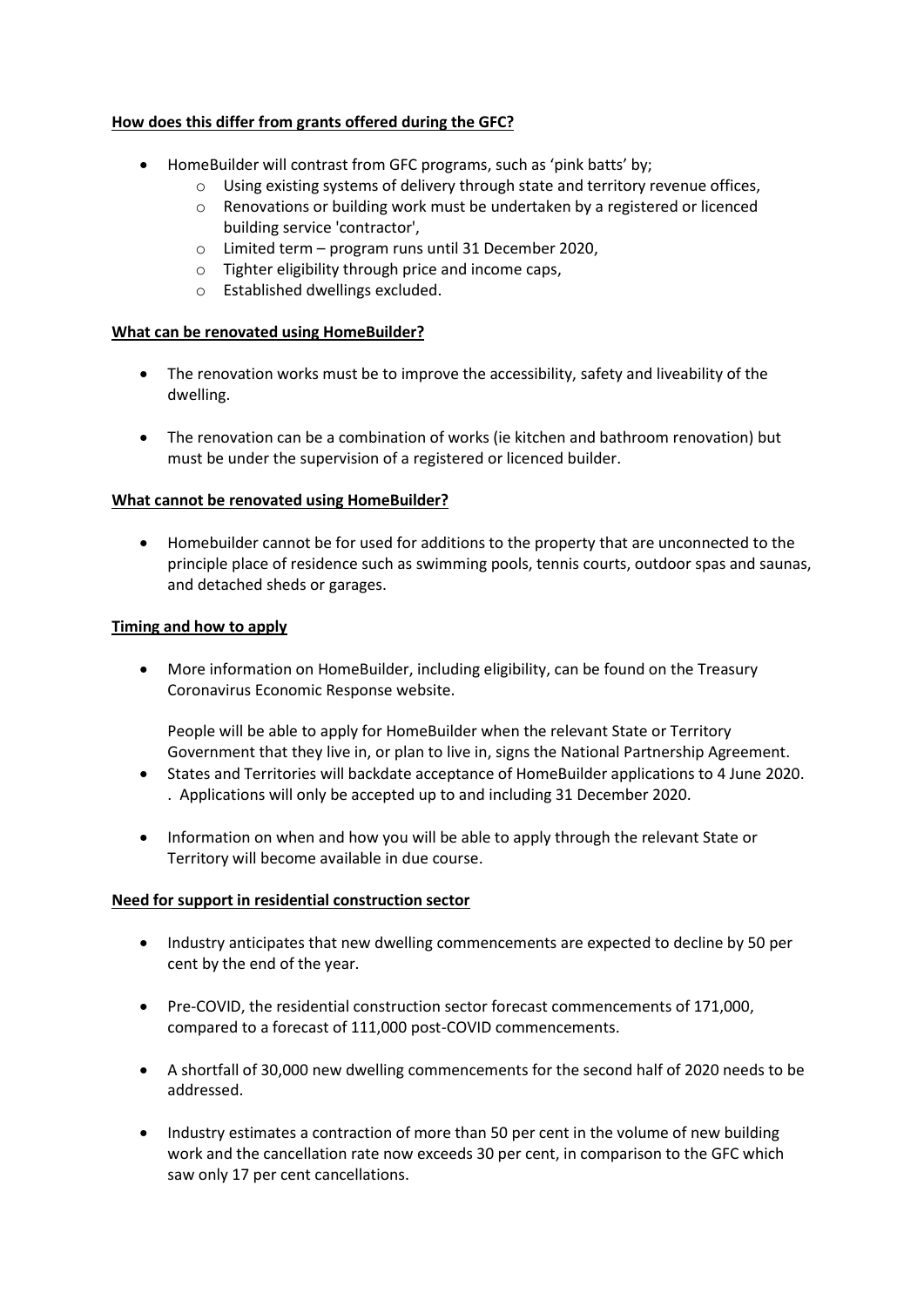# **HomeBuilder help supports the residential construction sector**

- HomeBuilder looks to help addresses the significant, sharp decline in the construction pipeline from the third quarter of 2020 as a consequence of subdued residential construction demand since March 2020.
- HomeBuilder gives owner occupiers an incentive to enter the market now.
- HomeBuilder is time limited to help the residential construction sector to support the sector get to the other side.

# **Impact on house prices and renovation costs**

- Consultation with industry suggests that pricing is very competitive due to the forecast downturn in commencement, coupled with the forecast lack of demand.
- This is a short term, targeted program so developers won't be able to capitalise the grant into their price.
- As HomeBuilder can only be used to construct new or substantially renovated properties, its eligibility criteria manages the risk of longer term affordability challenges by increasing supply.

# **Case Study Examples**

## First home buyers Emma and Liam decide to build a new home

Emma and Liam enter into a house and land contract valued at \$550,000 on 25 September 2020. Emma and Liam's bank applies on the couple's behalf to their state's revenue office or equivalent body to receive the Federal Government's \$25,000 grant. The state revenue office conducts the eligibility checks and reviews the couple's documentation and confirms that both Emma and Liam are Australian citizens, over the age of 18, have a combined taxable income under \$200,000 based on their 2018-19 tax return and the value of the contract is under the \$750,000 dwelling price cap. The state revenue office approves the application and will provide the \$25,000 grant to the couple when they make the first progress payment (noting that construction must be contracted to commence within three months of signing the contract).

Emma and Liam commence construction on their new home and make their first progress payment to the builder on 2 November 2020. The state revenue office releases the \$25,000 HomeBuilder grant directly into their nominated bank account once they have verified the couple has made their first progress payment to the builder.

As the couple are both first home buyers, Emma and Liam may also be entitled to their State's First Home Owner Grant and stamp duty concessions as well as the Commonwealth's First Home Loan Deposit Scheme and First Home Super Saver Scheme.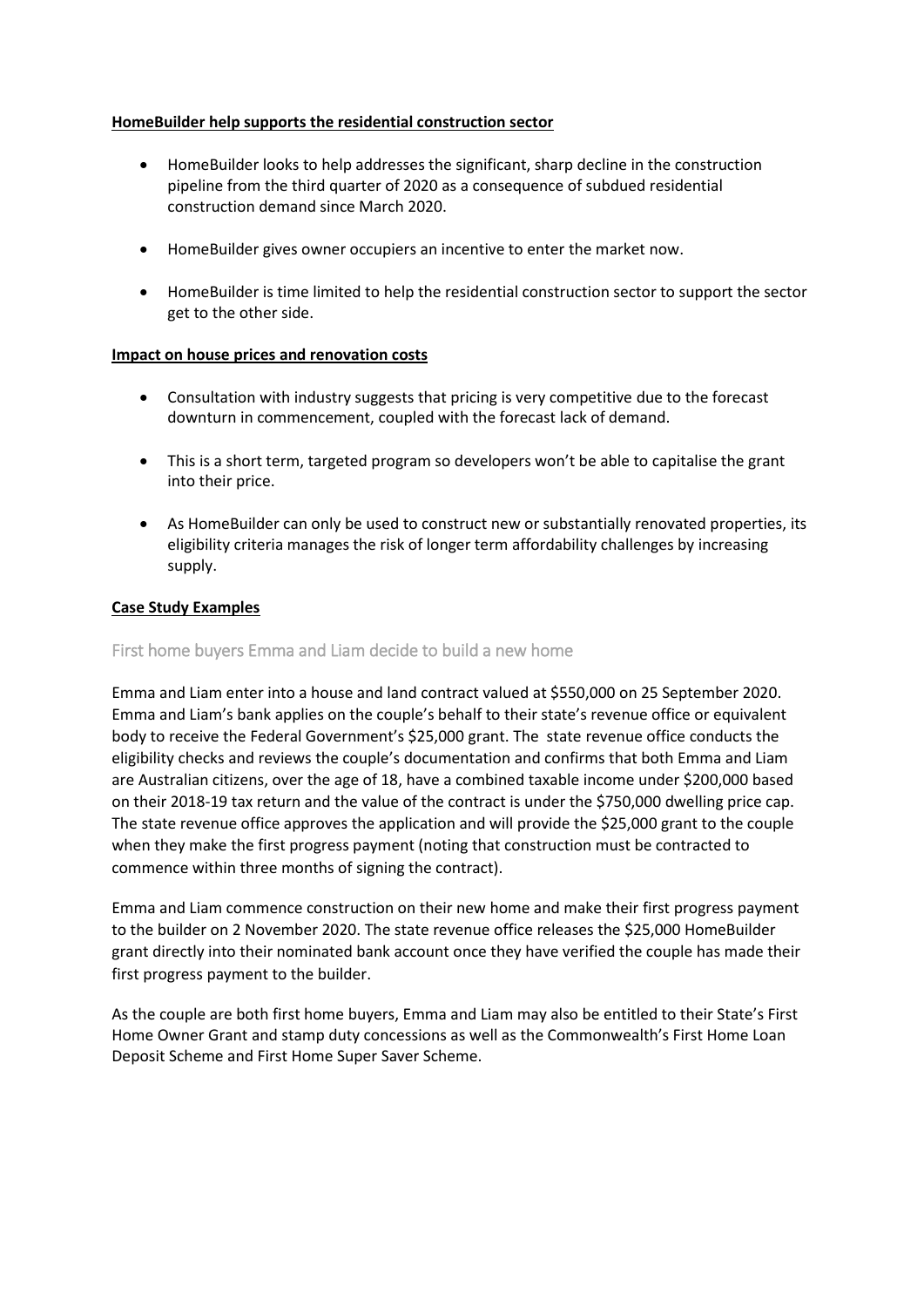# Owner-occupier Cassidy decides to substantially renovate her home

Cassidy enters into a contract to substantially renovate her home on 31 December 2020, with renovations valued at \$400,000. The value of her home is \$900,000 based on an independent valuation. Cassidy pays the builder \$10,000 to commence renovation of her home on 2 February 2021. Cassidy then applies directly to the revenue office in her state or equivalent body to receive the \$25,000 HomeBuilder grant.

The revenue office conducts the eligibility checks and confirms that Cassidy owns the property, is an Australian citizen, over the age of 18 and has a taxable income under \$125,000 based on her 2019- 20 tax return. The revenue office also confirms the value of the renovations is within the HomeBuilder renovations price cap (between \$150,000 and \$750,000), the valuation of her home is less than \$1.5 million and that Cassidy has made the first progress payment on the renovations. The revenue office approves the application and releases the \$25,000 HomeBuilder grant directly into Cassidy's nominated bank account.

As Cassidy already owns her own home, she is not eligible for the First Home Owner Grant, the First Home Loan Deposit Scheme or the First Home Super Saver Scheme. However, Cassidy may be eligible for stamp duty concessions or other grants depending on the state or territory she lives in.

#### **Quotes attributable to the Prime Minister:**

*Our JobMaker program is backing a tradie-led recovery to help spark the economy as Australia emerges from the effects of COVID-19.*

*This investment isn't just about helping Australians bring their dream home to life, it's about creating jobs and helping support the more than one million workers in the sector including builders, painters, plumbers and electricians across the country.*

*Our JobKeeper support has helped the construction sector weather the crisis, now we're helping fire it up again.*

*This is about targeted taxpayer support for a limited time using existing systems to ensure the money gets used how it should by families looking for that bit of extra help to make significant investments themselves.*

*If you've been putting off that renovation or new build, the extra \$25,000 we're putting on the table along with record low interest rates means now's the time to get started.*

#### **Quotes attributable to the Treasurer:**

*"The housing and construction industry is vitally important to the Australian economy with dwelling investment worth more than \$100 billion or around five per cent of GDP.*

*The Government's economic support packages including JobKeeper and JobSeeker are already providing unprecedented support to workers, households and business across a number of different sectors.*

*The construction sector is the number one industry covered by the Government's JobKeeper program with more than a million Australians employed across the sector.*